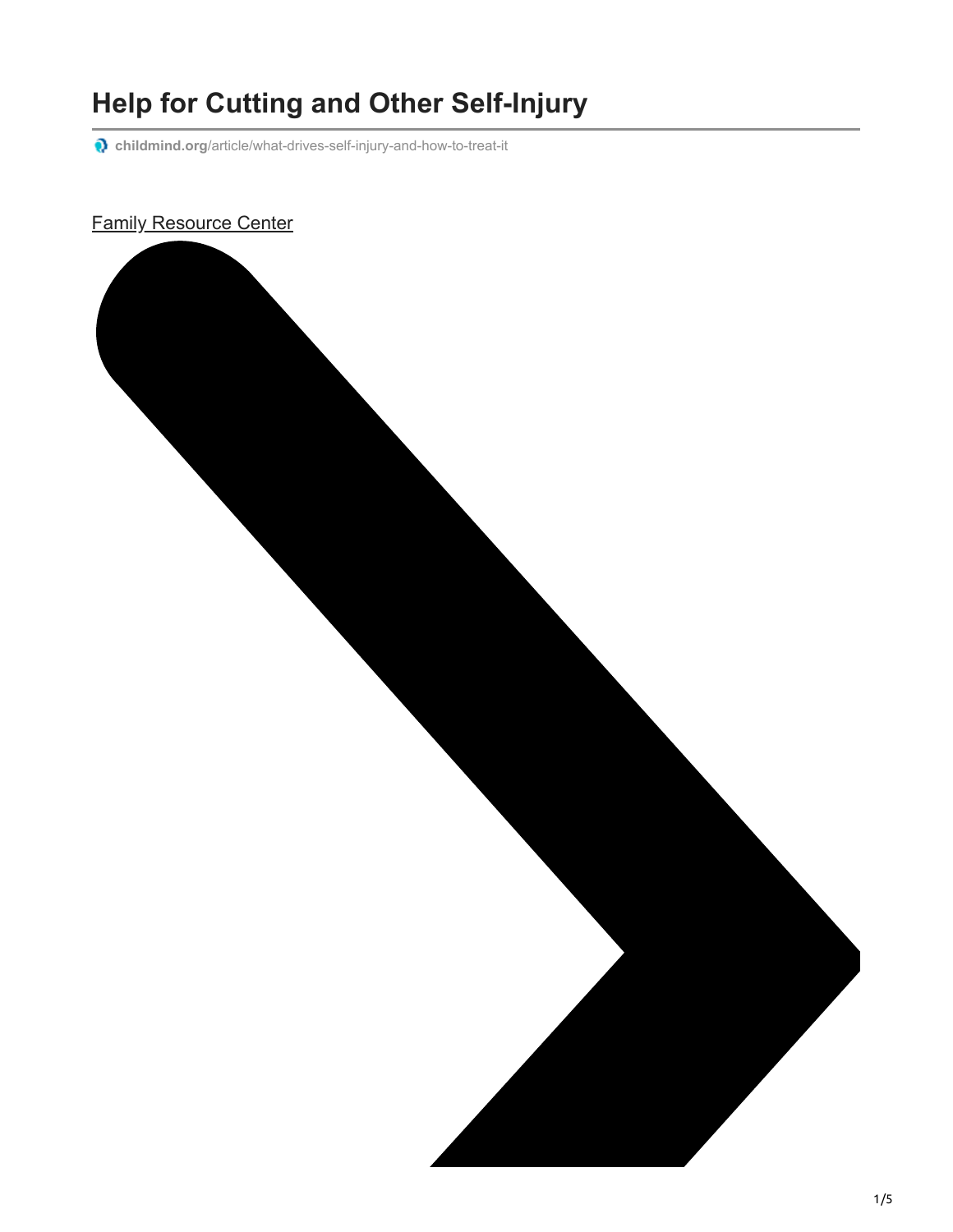

[Suicide & Self-Harm](https://childmind.org/topics/suicide-self-harm/) / [Treatment](https://childmind.org/topics/treatment/)

When kids intentionally hurt themselves, often by cutting or scratching their skin, as a way to manage difficult emotions

Rachel Ehmke

There are few things more disturbing for moms and dads than finding out that your child is intentionally hurting herself. Unfortunately, it's very common, especially among girls. Experts call it "self-injury," and as many as a quarter of all teenagers do it.

The most common form of self-injury is cutting or scratching the skin with anything that can draw blood, such as razors or even paperclips and pen caps, but people also self-injure by burning themselves, picking at skin and wounds, or hitting themselves. They often start around puberty.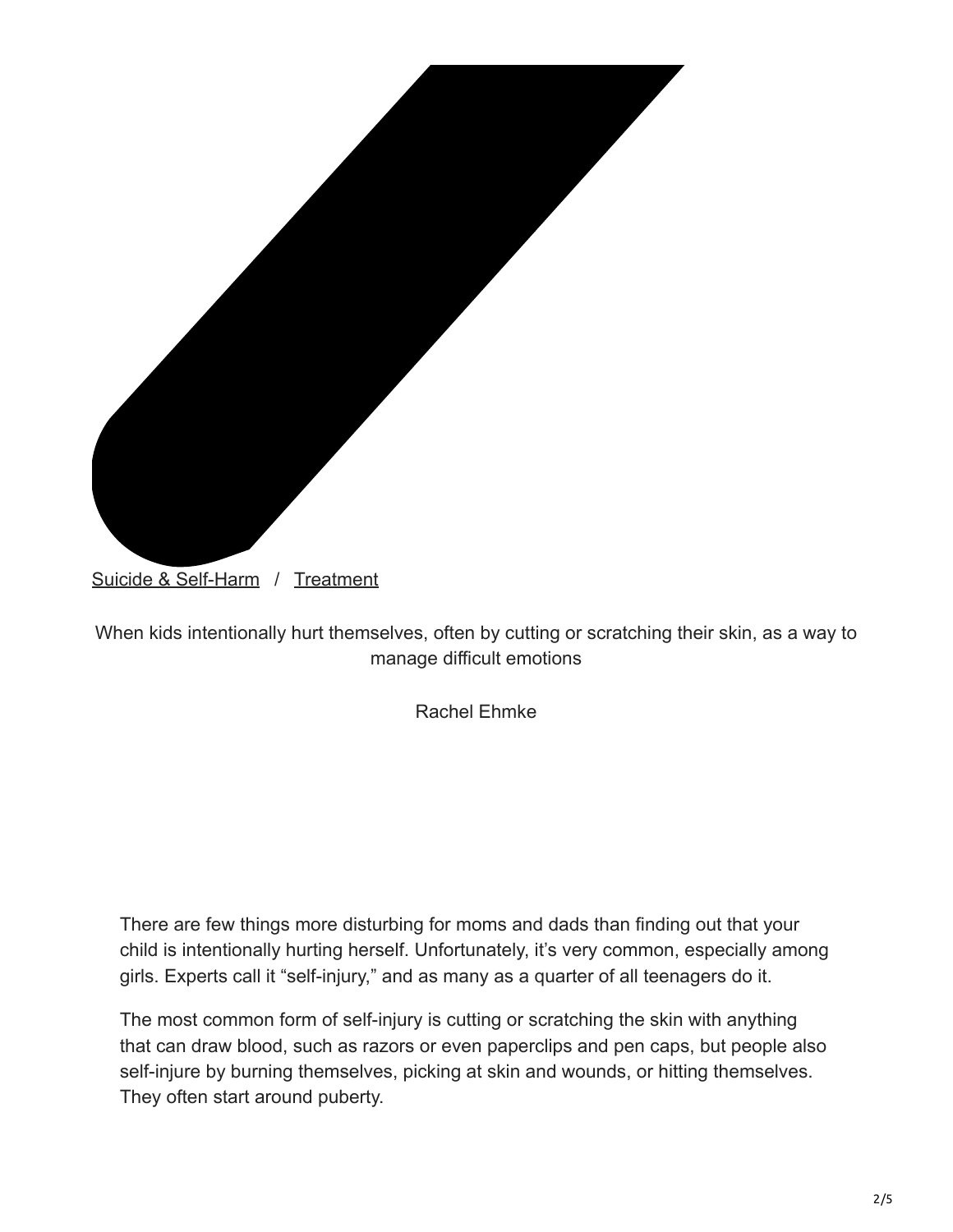When a person develops a habit of cutting her arms it might look like suicidal behavior, but [it actually isn't.](https://childmind.org/article/how-are-self-injury-and-suicide-related/) People who self-injure aren't trying to kill themselves, they are trying to alleviate some emotional distress they are feeling. However, the behavior indicates a depth of psychic pain that could lead to a suicide attempt. The behavior is also inherently dangerous because people who self-injure may hurt themselves more seriously than intended or develop infections or other medical complications.

#### **Understanding the drive**

It's hard to understand why anyone would want to intentionally hurt themselves or why that injury would come as a relief, as many self-injurers describe it. Some people [report that it serves as a distraction from some other intense emotional pain, says Ron](https://childmind.org/bio/ron-j-steingard-md/) Steingard, MD, a psychiatrist at the Child Mind Institute.

Others self-harm because they feel deadened inside. "They've locked down so tightly because of whatever's going on in their lives that they feel they're incapable of feeling anything at all," says Dr. Steingard. "So they hurt themselves in order to feel something."

In some cases self-injury can also become a way of communicating. When a young person is found to be cutting, it's likely to elicit empathy and concern from parents and other adults. Next time she is feeling desperate, she might use self-harm as a way to communicate her feelings.

### **A way to cope**

But self-injury isn't always a form of communication. Some kids are very secretive about the habit, and are focused only on ameliorating their own pain, not sharing it. It's what clinicians call a maladaptive coping tool: Even though self-injury isn't the best way to manage a problem, it might bring temporary relief.

Unfortunately that relief makes self-injurious behavior very reinforcing, so kids come to rely upon it as a way to deal with their painful feelings. And the longer they practice self-injury the more reinforcing it becomes.

#### **Red flags for cutting**

If you suspect that your child may be hurting herself but you're not sure, look for these signs:

- Talking about self-injury
- Suspicious-looking scars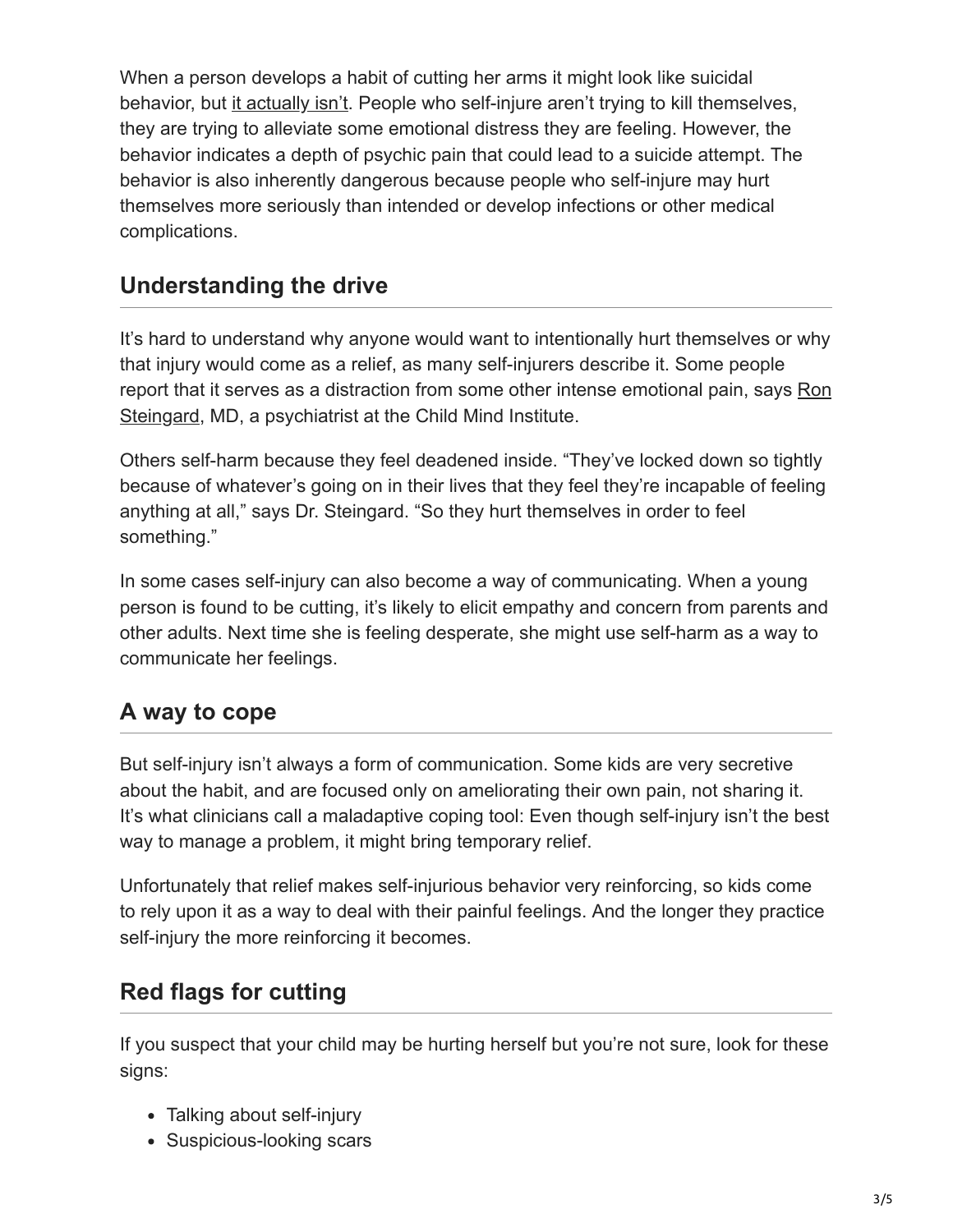- Wounds that don't heal or get worse
- Cuts on the same place
- Increased isolation
- Collecting sharp tools such as shards of glass, safety pins, nail scissors, etc.
- Wearing long-sleeved shirts in warm weather
- Avoiding social activities
- Wearing a lot of band aids
- Refusing to go into the locker room or change clothes in school

## **Triggers**

The impulse a teenager feels to harm herself is almost always triggered by a specific event in her life. The most common "trigger" for cutting is feeling rejected: by a boyfriend, her close friends, or by a general feeling of being left out or criticized.

Cutting can also be copy-cat behavior inspired by videos and images that show other girls cutting.

## **Getting self-harm help**

If you discover that a child has been hurting herself, even if she says it was a one-time thing, it's important to get help. It's true that kids might experiment with self-injury, especially if they have friends who are doing it, but it's a serious and dangerous behavior, and you don't want to ignore what might be a real mental health issue.

**Evaluation:** To begin with, you should have your daughter evaluated by an [experienced mental health professional to find out what her reasons for hur](https://childmind.org/guide/parents-guide-getting-good-care-2/)ting herself are and what emotional difficulties she's experiencing.

**[Dialectical behavior therapy \(DBT\)](https://childmind.org/article/dbt-dialectical-behavior-therapy/):** One highly recommended treatment is DBT, in which a psychologist works with your child to help her learn how to tolerate uncomfortable feelings anger, anxiety and rejection without resorting to cutting.

**Cognitive Behavioral therapy (CBT):** In CBT, a psychologist teaches your child to challenge negative, distressing thoughts, to recognize the pattern and train herself to think outside it. In many cases, particularly with teenagers, this treatment is very successful.

**Family Therapy:** If there are things going on at home-fighting, job loss, a deaththat could be the source of your daughter's emotional troubles, family therapy is a good way to begin treatment.